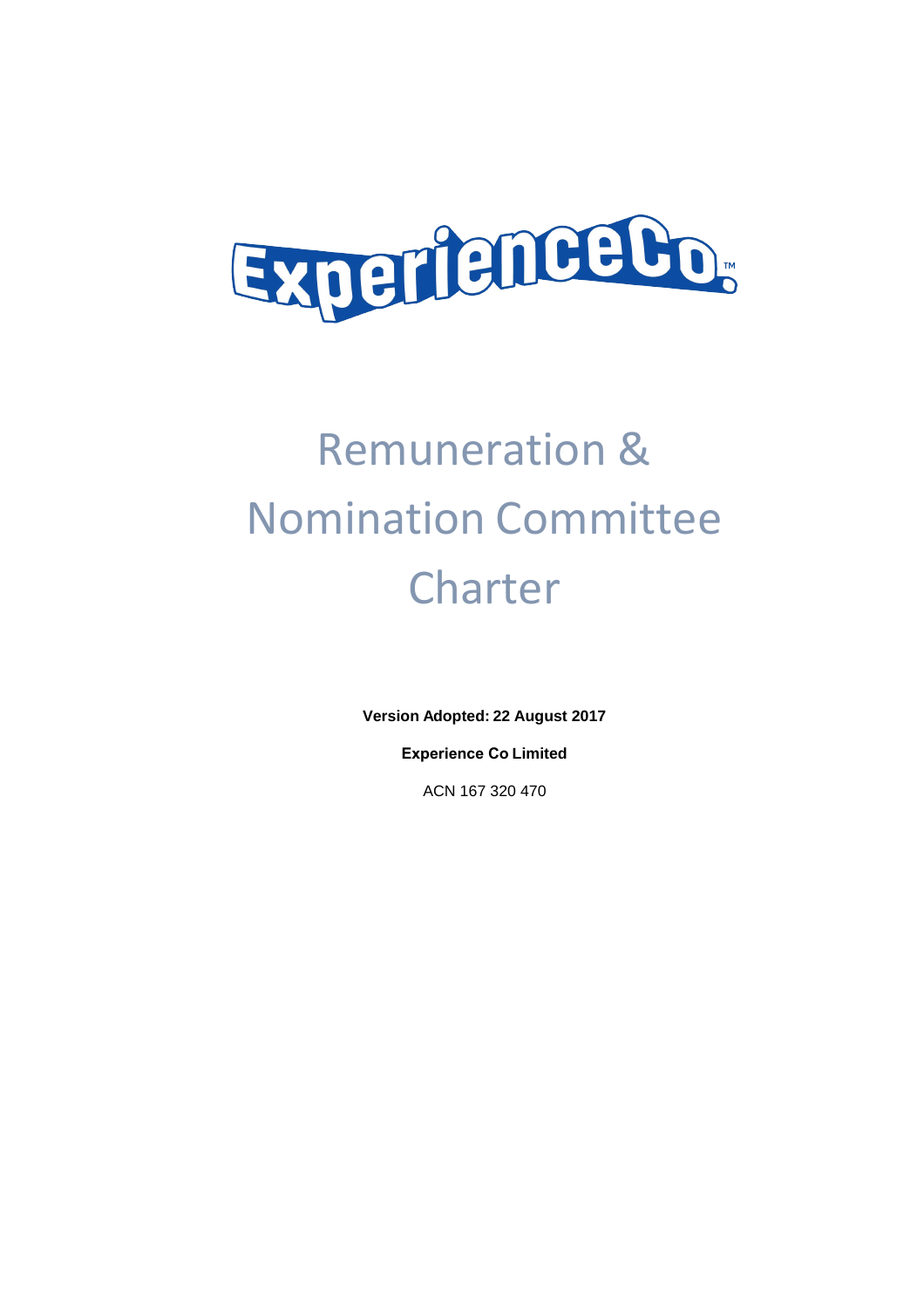## 1. CONTENTS

| 3 |                                                                                    |  |
|---|------------------------------------------------------------------------------------|--|
|   |                                                                                    |  |
| 5 | Responsibilities - Senior executive remuneration and performance review function 2 |  |
| 6 |                                                                                    |  |
|   |                                                                                    |  |
| 8 |                                                                                    |  |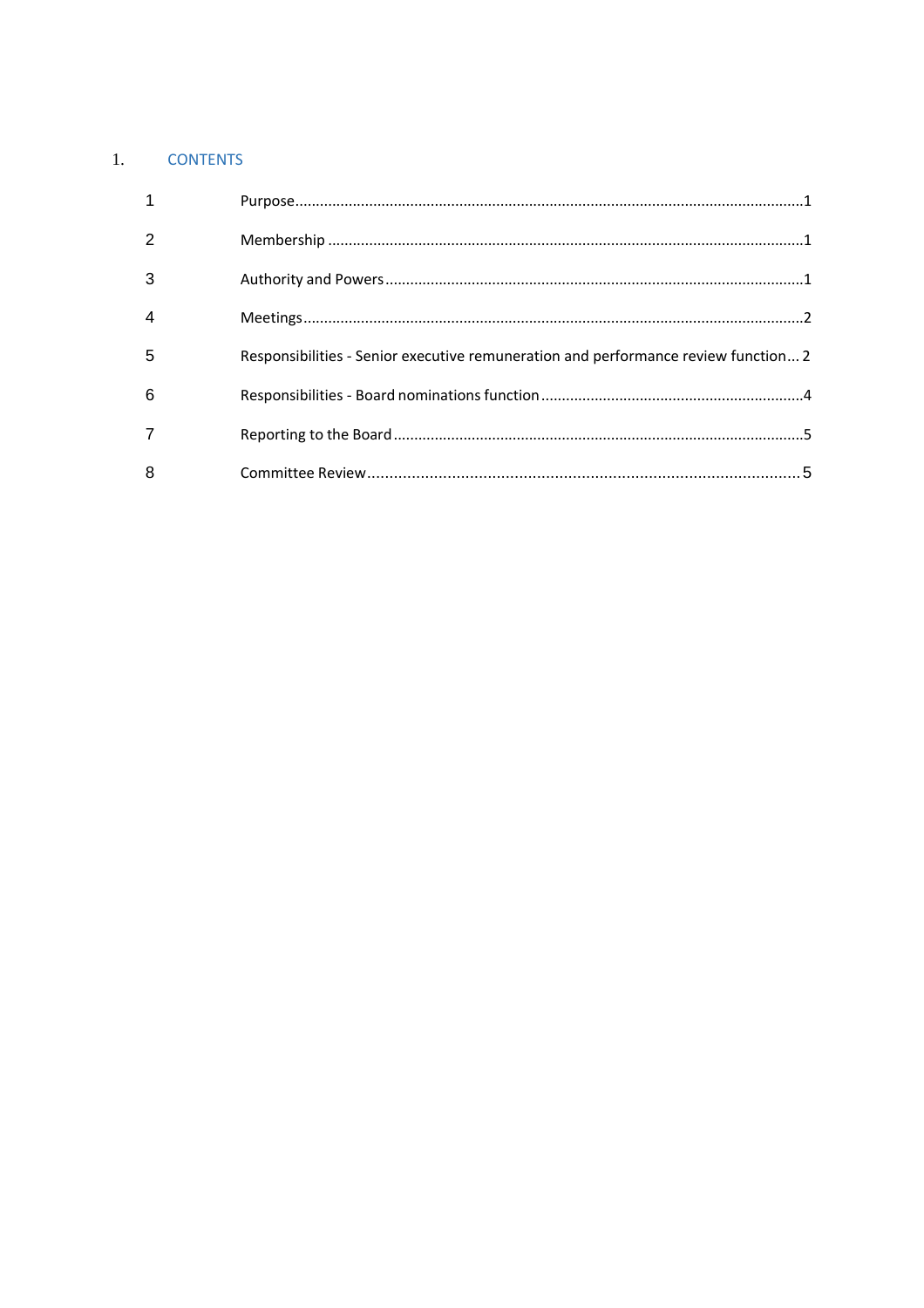- 1 PURPOSE
- 1.1 The Remuneration and Nomination Committee (the Committee) is a committee of the Board of Skydive the Beach Group Limited (Group or the Company) with the specific powers delegated as set out in this Charter in accordance with the Group's constitution and Board Charter.
- 1.2 The overall role of the Committee is to:
	- (a) review and make recommendations to the Board on remuneration packages and policies related to the Directors and senior executives;
	- (b) ensure that the remuneration policies and practices are consistent with the Company's strategic goals and human resources objectives;
	- (c) review and make recommendations in relation to the composition and performance of the Board and its Committees;
	- (d) ensure that Directors and senior management are remunerated fairly and responsibly; and
	- (e) ensure that adequate succession plans are in place (including for recruitment and appointment of directors and management).
- 1.3 The Committee does not relieve any Directors of their responsibilities for these matters.
- 2 MEMBERSHIP
- 2.1 Unless the Board determines otherwise, the Committee will comprise at least three nonexecutive Directors a majority of whom must be independent. The Chairman will be an independent non-executive Director. Only non-executive Directors may be members of the Committee.
- 2.2 The Committee members must be proposed by the Chairman of the Board and approved by the Board.
- 2.3 A member of the Committee may, with the approval of the Committee Chairman and at the Group's expense, attend seminars or training courses in respect of issues related to the functions and responsibilities of the Committee.
- 2.4 Cessation as a Director of the Board automatically terminates appointment as a member of the Committee.
- 2.5 The Committee Secretary will be a Company Secretary of the Company or the Company Secretary's nominee.
- 3 AUTHORITY AND POWERS
- 3.1 The Committee has authority to:
	- (a) investigate any activity within its Charter and any matters specifically requested by the Board;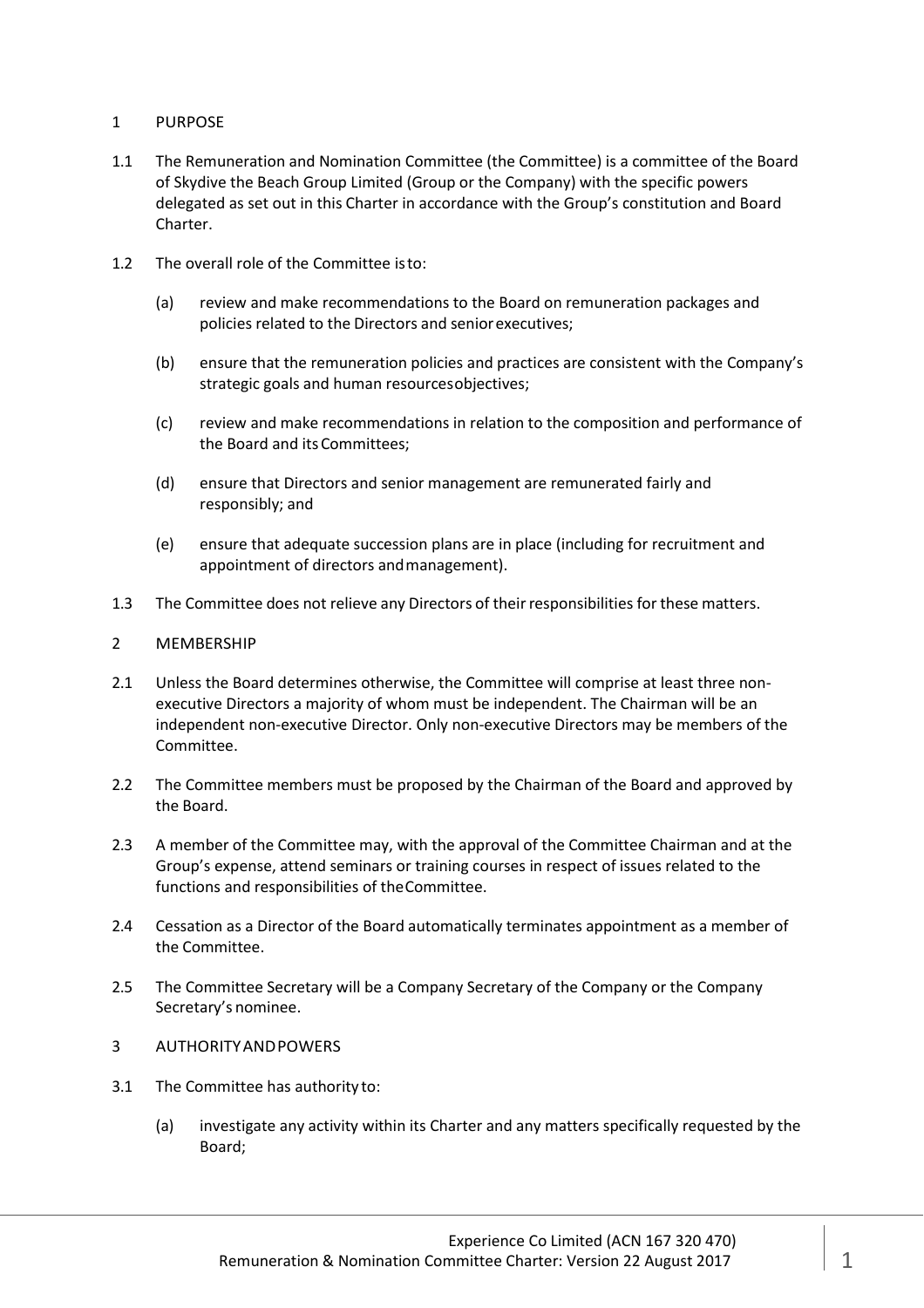- (b) delegate authority to subcommittees;
- (c) obtain outside legal or other independent professional advice as necessary to assist the Committee in the proper exercise of its powers and responsibilities, with the cost to be borne by the Group.
- 3.2 The Committee has unrestricted access to company records and any other document, report, material or information in the possession of an employee or external adviser of the Group. The Committee, as appropriate, has unrestricted access to all staff or external advisers of the Group.
- 4 MEETINGS
- 4.1 The Committee will meet regularly, at the times determined by the Committee Chairman, but not less than one scheduled meeting a year.
- 4.2 A member of the Committee may request that a meeting of the Committee be convened at any other time.
- 4.3 A quorum shall be any 2 members.
- 4.4 The Committee may invite anyone it regards as appropriate to attend a meeting of the Committee.
- 4.5 Board members may attend any meeting of the Committee.
- 4.6 Should the Chairman of the Committee be absent from the meeting, the members of the Committee present at the meeting have the authority to choose one of their number to chair that particular meeting.
- 4.7 The Committee Secretary will distributed in advance of a meeting the Committee agenda and any related papers to each member of the Committee and any other persons determined by the Committee.
- 4.8 Where a member has a conflict of interest in a matter, the Committee Secretary will provide the person with notice of the matter but, unless the other members of the Committee determine otherwise, will not provide that person with papers in relation to that matter.
- 4.9 The Committee Secretary will prepare minutes of meetings and have them approved by the Chairman. Minutes of meetings shall be confirmed at the next meeting of the Committee.
- 5 RESPONSIBILITIES SENIOR EXECUTIVE REMUNERATION AND PERFORMANCE REVIEW FUNCTION
- 5.1 The Committee has the following specific responsibilities with respect to the senior executive and performance review functions delegated to it by the Board:
	- (a) Policies and structures:
		- (i) reviewing and recommending to the Board arrangements for the executive directors and senior executives, including any unusual contract terms, annual remuneration and participation in the Company's short and long term incentive plans. In fulfilling this role, the Committee will have regard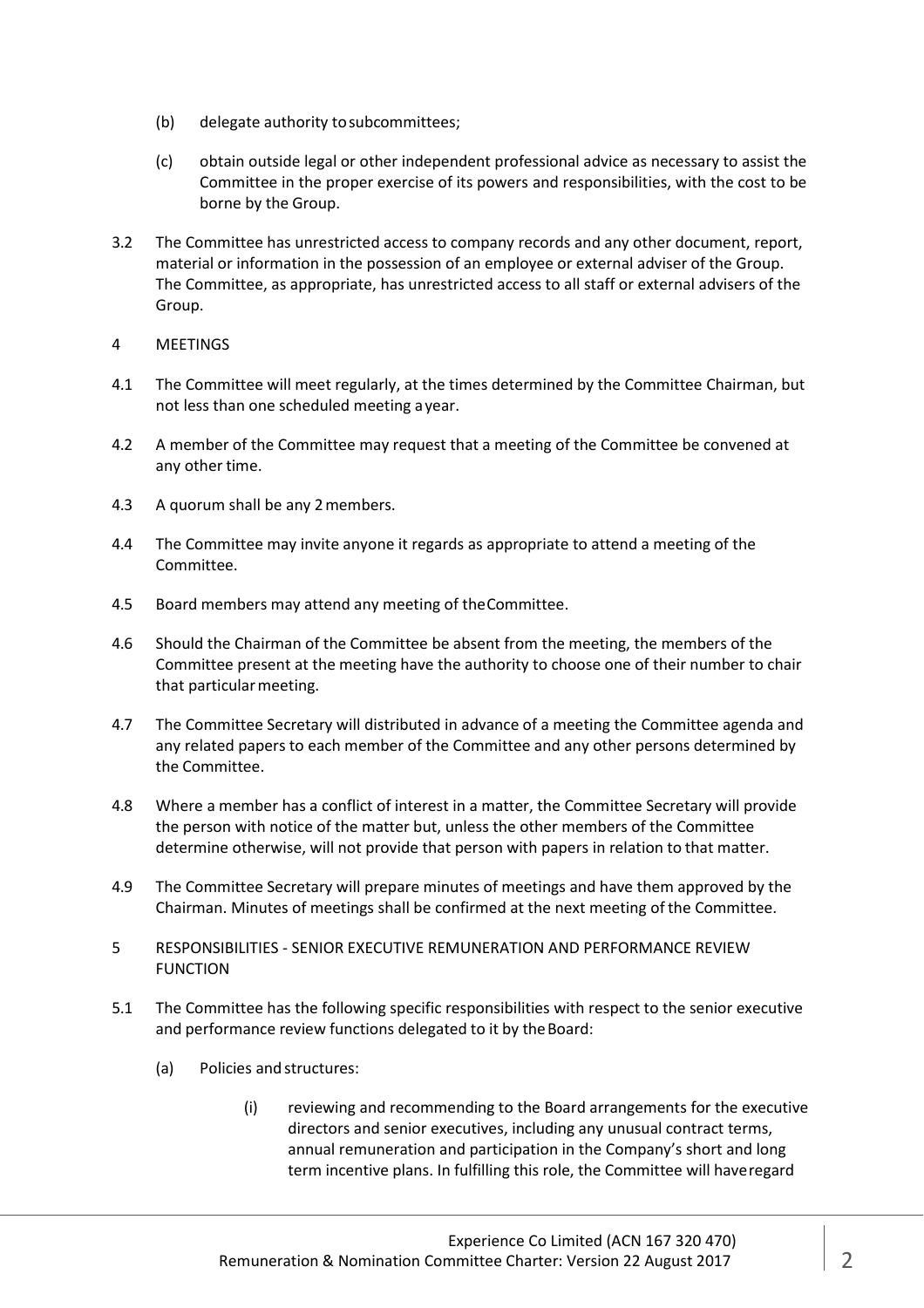to the Company's remuneration policy to ensure that the structure of the remuneration package:

- A. is market related and appropriate for the responsibilities of the role;
- B. recognises and rewards performance; and
- C. provides incentive and motivation for that person, as part of management, to pursue the long term growth and success of the Company within an appropriate control framework;
- (ii) reviewing and approving the general remuneration framework for employees of the Company, including administration and operation of the Company's short and long term incentive plans, performance targets and bonus payments for senior management and other employees, and including remuneration by gender;
- (iii) reviewing and approving the Company's remuneration, recruitment, retention, succession and termination policies and procedures for senior management including reviewing and approving major changes and developments in the Company's remuneration, recruitment, retention, succession and termination policies for senior management;
- (iv) reviewing and approving major changes and developments in the Company's superannuation arrangements, personnel practices and industrial relations strategies;
- (v) reviewing and recommending to the Board major changes and developments to the Company's employee equity incentive plans (if any);
- (vi) determining whether offers are to be made under any or all of the Company's employee equity incentive plans (if any) in respect of a financial year;
- (vii) reviewing and recommending to the Board the remuneration arrangements for the Chairperson and the non-executive directors of the Board, including fees, travel and other benefits;
- (viii) making recommendations to the Board regarding the remuneration framework for directors, including in relation to:
	- A. the level of fees payable to each non-executive director with the maximum aggregate level of remuneration approved by shareholders;
	- B. any changes to the maximum aggregate level of remuneration approved by shareholders;
	- C. the manner in which fees may be taken; and
	- D. any other applicable arrangements, including for example, fees in relation to retirement benefits, payment of fees for special exertions, Director expense claims and ad hoc Committee fees;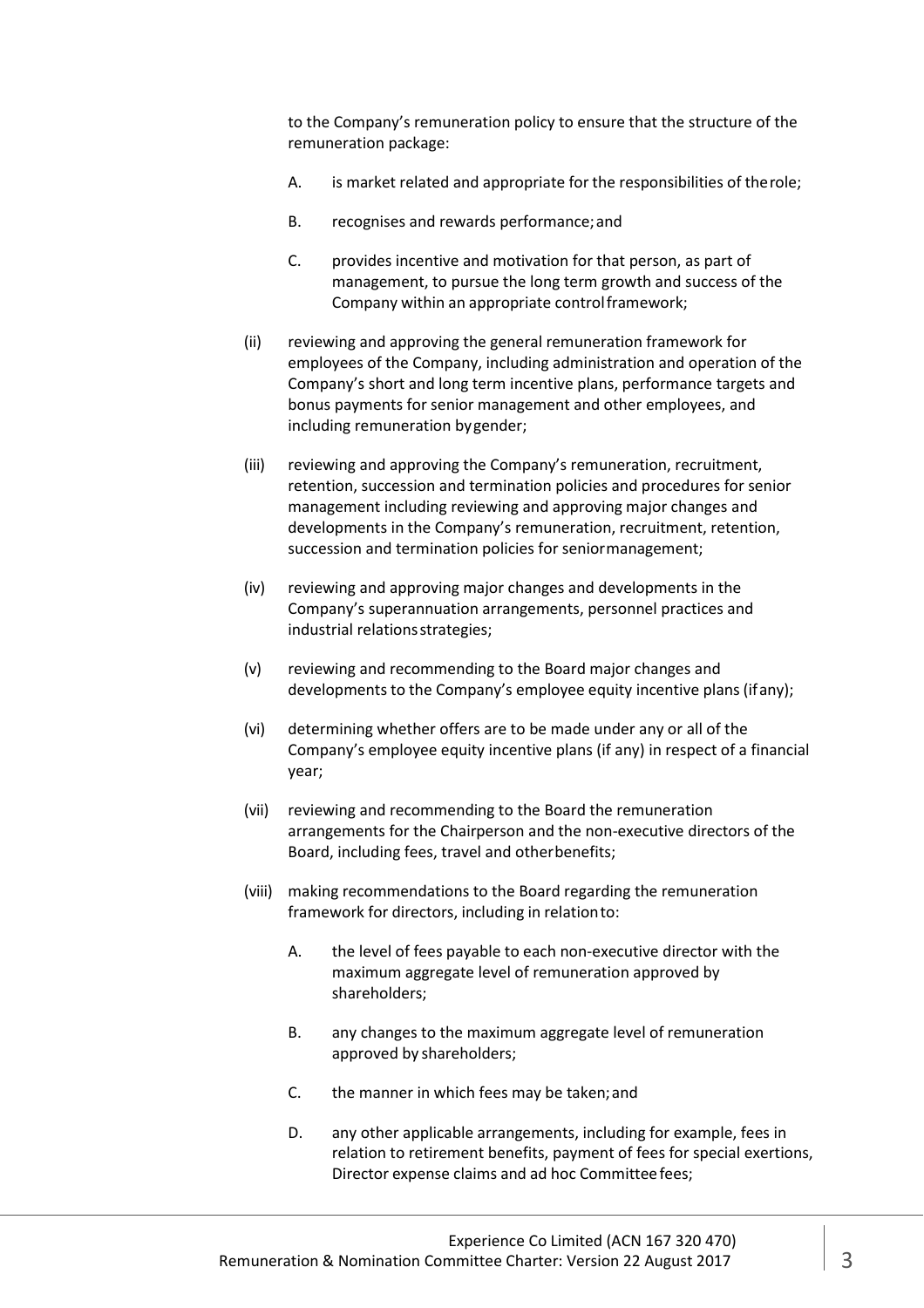- (ix) ensuring that the Board and management have available to them sufficient information and external advice to ensure informed decision-making regarding remuneration; and
- (x) in respect of external advice on remuneration-related matters:
	- A. engaging remuneration consultants and receiving any advice and/or recommendations from them with respect to the setting of executive remuneration;
	- B. considering any potential conflicts of interest when remuneration consultants are selected and ensuring that their terms of engagement regulate their level of access to, and require their independence from, management;
	- C. setting parameters for the interaction between remuneration consultants and management; and
	- D. where appropriate, communicating the recommendation of any remuneration consultant to persons within the Company.
- (b) Monitoring and review:
	- (i) Monitor, review and report to the Board, at least annually, the relative proportion of women and men in the workforce at all levels of the Company and remuneration by gender;
	- (ii) monitoring and reviewing the remuneration and incentive programs established by the Board and making recommendations to the Board as to any desirable changes and any payments arising thereto; and
	- (iii) monitoring and reviewing the setting of remuneration to ensure that no Director is responsible for appraising his or her own performance or solely responsible for recommending his or her own level of remuneration for Board approval.

## 6 RESPONSIBILITIES-BOARDNOMINATIONSFUNCTION

- 6.1 The Committee has responsibility for the following Board nomination functions:
	- (a) reviewing and recommending to the Board the size and composition of the Board, including reviewing Board succession plans and the succession of the Chairperson, Managing Director and Chief Executive Officer;
	- (b) assisting the Board in the appointment, election, re-election and performance of Directors (subject to the principle that a Committee member must not be involved in making recommendations to the Board in respect of himself or herself) and in performing this role the Committee will:
		- (i) consider general principles of board diversity;
		- (ii) assess the necessary and desirable competencies of Directors;